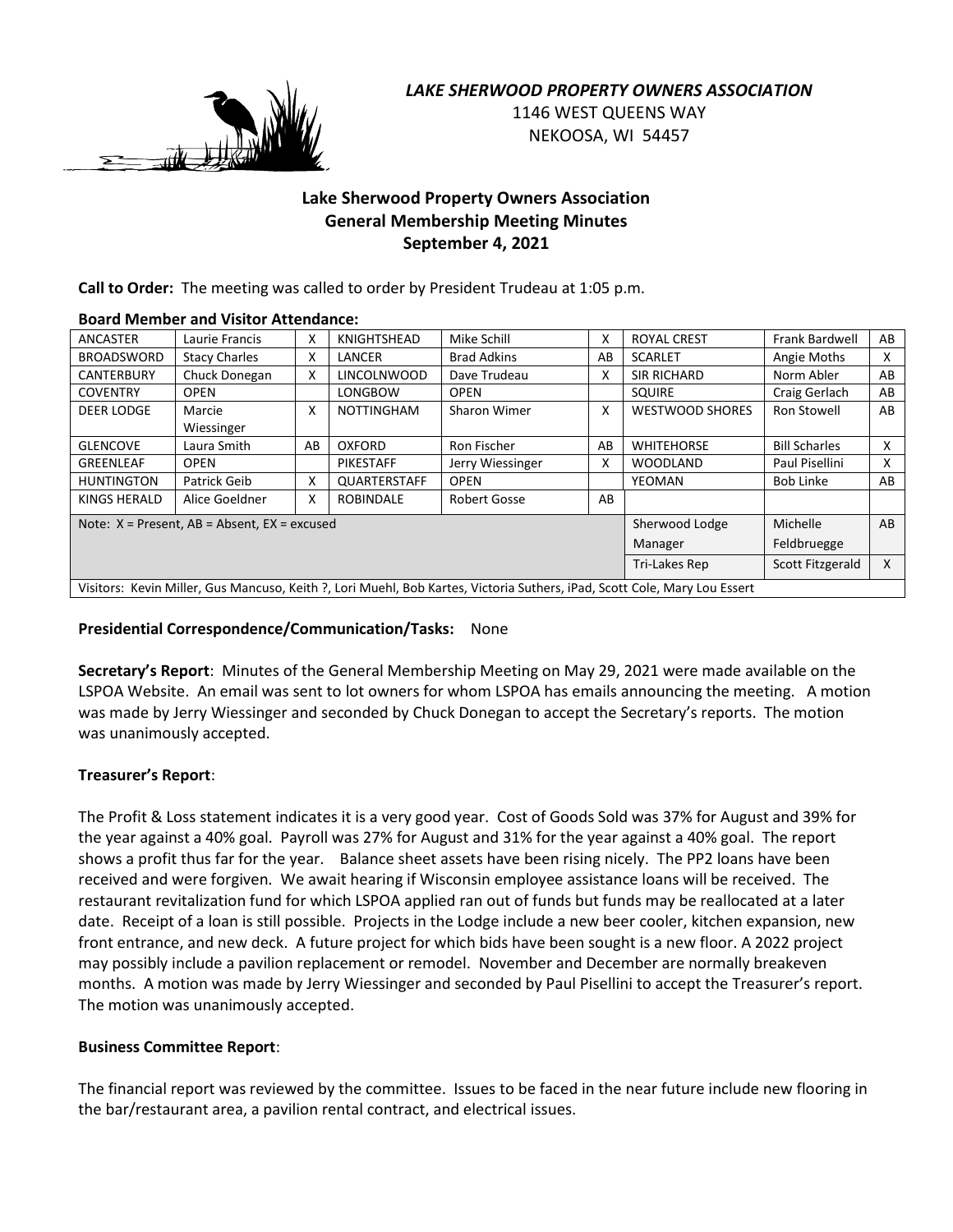#### **Budget Committee Report:**

The current budget was developed in the middle of December during COVID so the figures have all been surpassed since almost full operation occurred during the summer. For the December 2022 budget a proposal to establish a capital improvement fund for projects will be made with possibly \$2500 earmarked each month. The money will be placed in a separate account for projects.

#### **Tri-Lakes Report**:

Algae was a main concern at the Tri-Lakes Management yearly meeting. Tri-Lakes and the 14 mile committee are working on the high algae situation and examining various options for control of the algae which will be dependent upon funding and what the DNR will allow. A proposal was accepted by the DNR for a weed harvesting trial that would allow Tri-Lakes harvesters to harvest closer than 20' from the shoreline and pickup weeds from land owner's docks. Various restrictions apply to the trial. Plans for 2022 include full use of the fleet of seven harvesters unless unforeseen challenges occur which impede operation of a full fleet. An inquiry was made regarding the status of a previously proposed program to install turbines in bays and inlets to enhance water flow. Interested residents in the bays and inlets who were earmarked for consideration were not sufficient to move forward with the program. Interested individuals should contact Knee Deep to investigate possible installation of Aqua Sweep products. The Tri-Lakes Management 2022 budget was accepted as presented. Tri-Lakes has developed a muskrat trapper list. This list will be published to the LSPOA website. Most trappers will trap at no charge during the October – March trapping season.

#### **Conservation Committee Report:**

Healthy Lakes Grants are available. The deadline is November 1, 2021 for applications so application should be to Dave Trudeau by September 1. The annual Firewise cleanup will be on 10/12/21 at 9 a.m. Four to five trees need to be removed in Sherwood Forest. Individuals interested in removing the trees for the wood should contact Dave.

#### **Housing Committee Report**:

A different type of flooring, other than wood, which will last longer and be less maintenance is under consideration for the Bar/restaurant area. The Canterbury Subdivision fence, which LSPOA has agreed to purchase, should be installed in the next two weeks.

#### **Ad Hoc Strategic Planning Committee:**

The Committee met a week ago and reviewed the estimate of one of the builders. The committee will review information and decide if it will recommend replacement or repair/add on to the existing structure. A structural engineer will examine the structure in late Sepember and decide if it is feasible to repair/add on to the existing structure.

#### **Member Relations/Scholarship Committee Report**:

Any member relations activities are on hold because of COVID. Marcie reviewed the scholarship recipients: Marissa Rumler, Isabella Halcomb, and Aveline Knoop. The 2022 scholarship information will be posted to the LSPOA website by January 1, 2022.

**Nominating Committee Report**: The results of the 2022 Board of Director Election were as follows: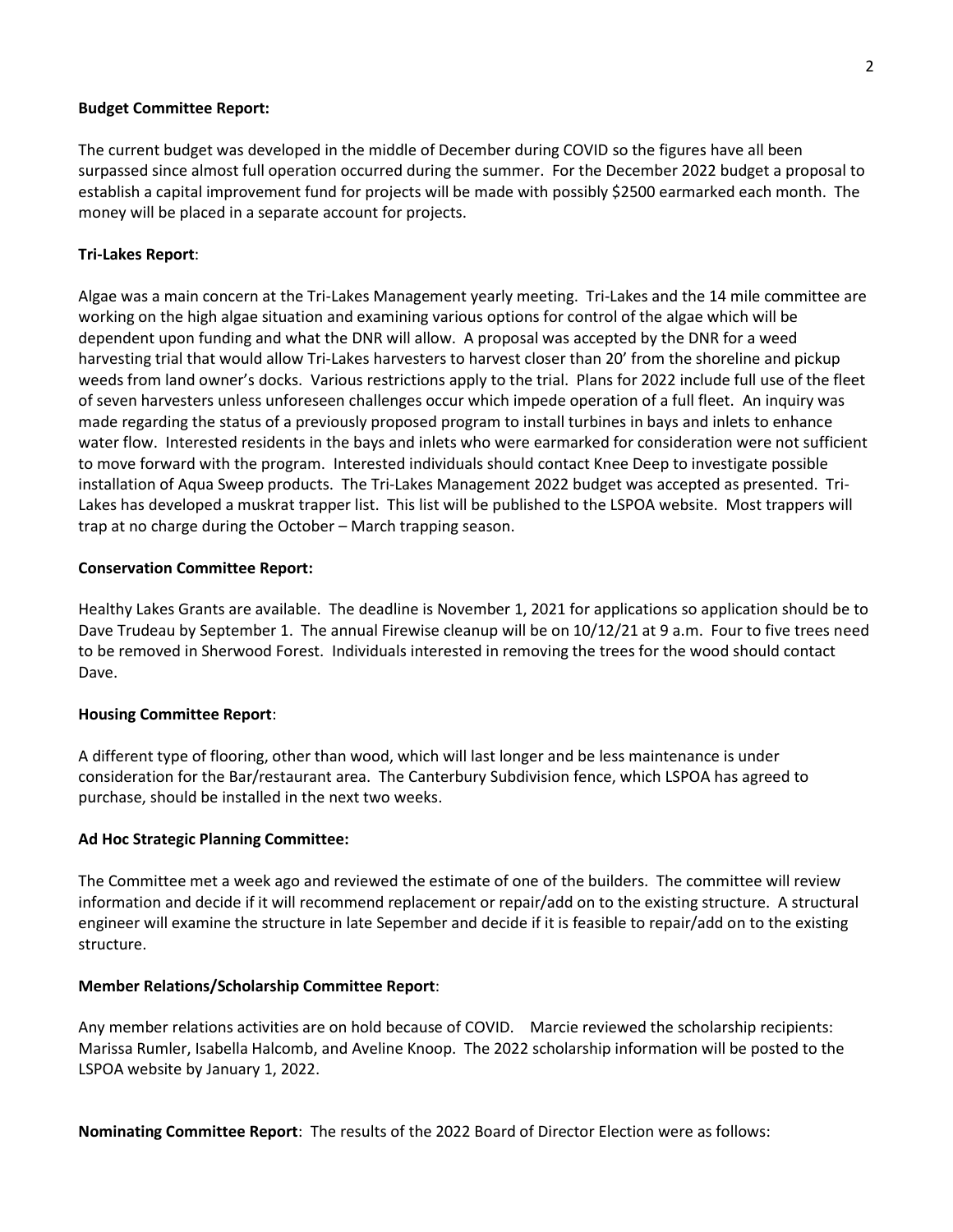# **LSPOA 2022 Board of Director Election Results**

|                        |                                  | Online         |    | Paper          | <b>Total</b>   |
|------------------------|----------------------------------|----------------|----|----------------|----------------|
| <b>Subdivision</b>     | <b>Nominee</b>                   | <b>Votes</b>   |    | <b>Votes</b>   | <b>Votes</b>   |
| Ancaster               | Laurie Francis                   | 3              |    | 1              | 4              |
| <b>Broadsword</b>      | <b>Stacy Charles</b>             | $\overline{2}$ |    |                | 2              |
| Canterbury             | Chuck Donegan                    | $\mathbf{1}$   |    | 2              | 3              |
| Coventry               | Open                             |                |    |                | 0              |
| Deer Lodge             | Open - Marci Wiessinger appoint  |                |    |                | 0              |
| Glencove               | Laura Smith                      | 1              |    |                | $\mathbf{1}$   |
| Greenleaf              | Open                             |                |    |                | 0              |
| Huntington             | <b>Patrick Geib</b>              | $\mathbf{1}$   |    |                | $\mathbf{1}$   |
| Kingsherald            | Alice Goeldner                   |                |    |                | 0              |
|                        | Jack Lindloff - Write In         |                |    | $\mathbf{1}$   | $\mathbf{1}$   |
| Knightshead            | Open - Error Mike Schill appoint | 1              |    |                | $\mathbf{1}$   |
| Lancer                 | <b>Brad Adkins</b>               | $\mathbf{1}$   |    |                | $\mathbf{1}$   |
| Lincolnwood            | David Trudeau                    | $\overline{2}$ |    | $\mathbf{1}$   | 3              |
| Longbow                | Victoria Suthers - Write In      |                |    | $\mathbf{1}$   | $\mathbf{1}$   |
| Nottingham             | <b>Sharon Wimer</b>              | 1              |    |                | 1              |
| Oxford                 | <b>Ron Fischer</b>               | $\mathbf{1}$   |    |                | $\mathbf{1}$   |
| Pikestaff              | Jerry Wiessinger                 | $\overline{2}$ |    | $\mathbf{1}$   | 3              |
| Quarterstaff           | Open                             |                |    |                | 0              |
| Robindale              | <b>Robert Gosse</b>              | 3              |    |                | 3              |
| <b>Royal Crest</b>     | Frank Bardwell                   | 1              |    | 1              | $\overline{2}$ |
| Scarlet                | Angie Moths                      | $\mathbf{1}$   |    |                | $\mathbf{1}$   |
| <b>Sir Richard</b>     | Open                             |                |    |                | 0              |
| Squire                 | Craig Gerlach                    |                |    | 1              | $\mathbf{1}$   |
| <b>Westwood Shores</b> | Open - Ron Stowell Appoint       |                |    |                |                |
| Whitehorse             | <b>Bill Scharles</b>             | $\mathbf{1}$   |    |                | $\mathbf{1}$   |
| Woodland               | Paul Pisellini                   | $\mathbf{1}$   |    |                | $\mathbf{1}$   |
| Yeoman                 | <b>Bob Linke</b>                 |                |    | $\overline{2}$ | $\overline{2}$ |
|                        |                                  |                | 23 | 11             | 34             |

All new Directors will be notified of the election results and will take office at the January Board of Directors Meeting.

Seven subdivisions remain without representation. Three of the subdivisions have individuals who have previously been appointed and will be appointed in 2022. This leaves four subdivisions without representation. Individuals interested in becoming a Director should contact LSPOA to express their interest. Such Individuals may be appointed to open positions.

At the October Board of Directors meeting a slate of officers for the LSPOA Board for 2022 will be established. Bylaws state: Officers shall be elected for a term of one (1) year. A slate of officers shall be established at the October Board of Directors Meeting. Election of officers shall be held at the November Board of Directors Meeting. Elections shall be conducted in accordance with Roberts Rules of Order.